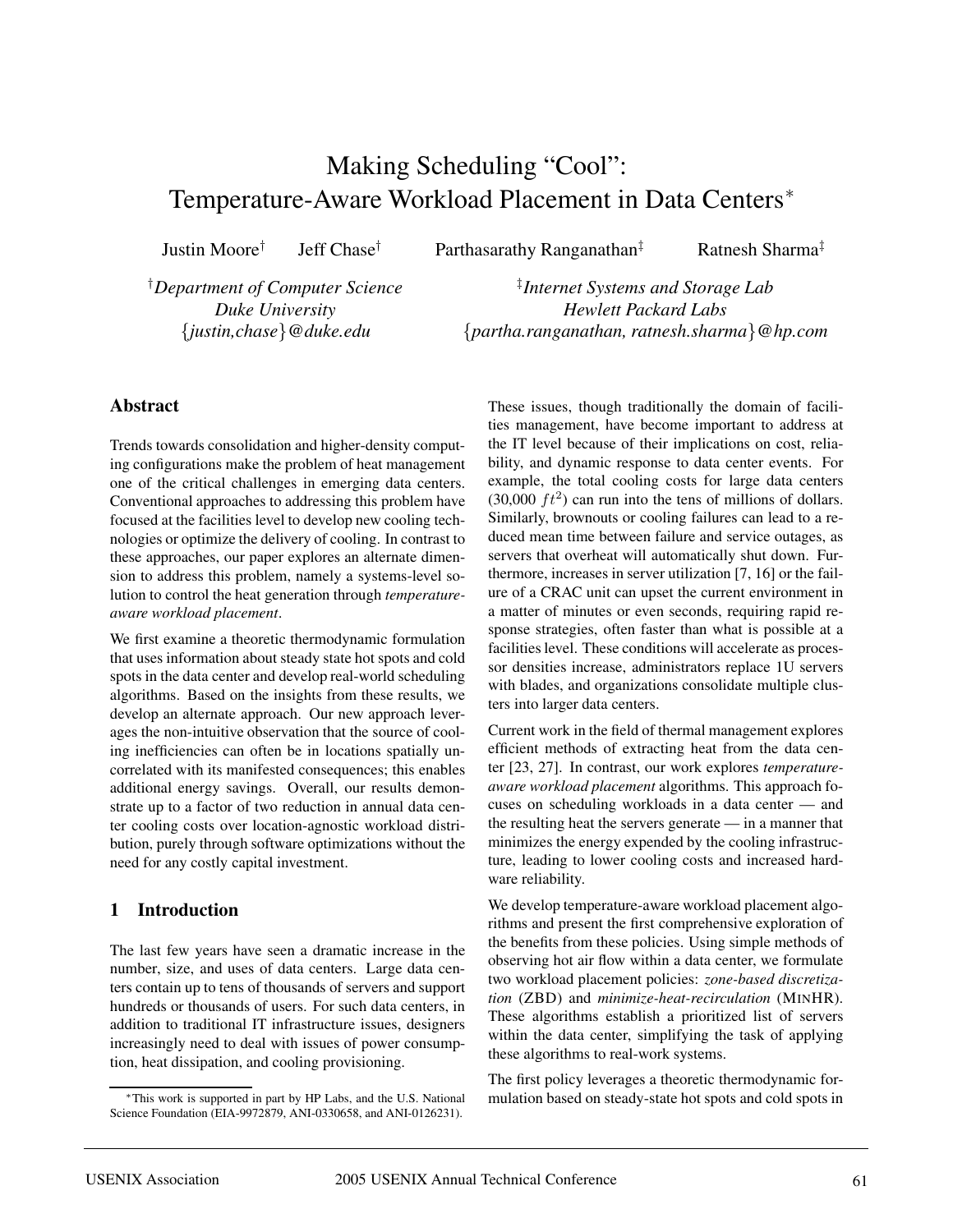the data center [27]. The second policy uses a new formulation based on the observation that often the measured effects of cooling inefficiencies are not located near the original source of the heat; in other words, heat may travel several meters through the data center before arriving at a temperature sensor. In both cases, our algorithms achieve the theoretical heat distribution recommendations, given discrete power states imposed by real-world constraints. We show how these algorithms can nearly halve cooling costs over the worst-case placement for a simple data center, and achieve an additional 18% in cooling savings beyond previous work. Based on these improvements we can eliminate more than 25% of the total cooling costs. Such savings in the 30,000  $ft^2$  data center mentioned earlier translate to a a \$1 – \$2 million annual cost reduction. Furthermore, our work is complementary to current approaches; given a fixed cooling configuration, we quantify the cost of adding load to specific servers. A data center owner can use these costs to maximize the utilization per Watt of their compute and cooling infrastructure.

The rest of this paper is organized as follows. Section 2 elaborates the motivation for this work and discusses the limitations of conventional facilities-only approaches. Section 3 describes the goals of temperatureaware workload placement and discusses the algorithms that we propose  $-$  ZBD and MINHR  $-$  as well as three baseline algorithms provided for comparison. Sections 4 and 5 present our results and discuss their implications. Section 6 concludes the paper.

# **2 Motivation**

As yesterday's clusters grow into today's data centers, infrastructure traditionally maintained by a facilities management team — such as cooling and the room's power grid — are becoming an integral part of data center design. No longer can data center operators focus solely on IT-level performance considerations, such as selecting the appropriate interconnect fiber or amount of memory per node. They now need to additionally evaluate issues dealing with power consumption and heat extraction.

For example, current-generation 1U servers consume over 350 Watts at peak utilization, releasing much of this energy as heat; a standard 42U rack of such servers consumes over 8 kW. Barroso et al estimate that the power density of the Google data center is three to ten times that of typical commercial data centers [10]. Their data center uses commodity mid-range servers; that density is likely to be higher with newer, more power-hungry server choices. As data centers migrate to bladed servers over the next few years, these numbers could potentially increase to 55 kW per rack [21].

# **2.1 Thermal Management Benefits**

A thermal management policy that considers facilities components, such as CRAC units and the physical layout of the data center, and temperature-aware IT components, can:

*Decrease cooling costs.* In a 30,000  $ft^2$  data center with 1000 standard computing racks, each consuming 10 kW, the initial cost of purchasing and installing the computer room air conditioning (CRAC) units is \$2 – \$5 million; with an average electricity cost of \$100/MWhr, the annual costs for cooling alone are \$4 – \$8 million [23]. A data center that can run the same computational workload and cooling configuration, but maintain an ambient room temperature that is 5◦C cooler, through intelligent thermal management can lower CRAC power consumption by  $20\% - 40\%$  for a \$1 – \$3 million savings in annual cooling costs.

*Increase hardware reliability*. A recent study [28] indicated that in order to avoid thermal redlining, a typical server needs to have the air temperature at its front inlets be in the range of  $20\degree C - 30\degree C$ . Every  $10\degree C$  increase over 21<sup>°</sup>C decreases the reliability of long-term electronics by 50%. Other studies show that a 15℃ rise increases hard disk drive failure rates by a factor of two [6, 13].

*Decrease response times to transients and emergencies*. Data center conditions can change rapidly. Sharp transient spikes in server utilization [7, 16] or the failure of a CRAC unit can upset the current environment in a matter of minutes or even seconds. With aggressive heat densities in the data center, such events can result in potentially disruptive downtimes due to the slow response times possible with the mechanical components at the facilities level.

*Increase compaction and improve operational efficiencies*. A high ratio of cooling power to compute power limits the compaction and consolidation possible in data centers, correspondingly increasing the management costs.

# **2.2 Existing Approaches**

Data centers seek to provision the cooling adequately to extract the heat produced by servers, switches, and other hardware. Current approaches to data centers cooling provisioning are done at the facilities level. Typically, a data center operator will add the nameplate power ratings of all the servers in the data center — often with some additional slack for risk tolerance — and design a cooling infrastructure based on that number. This can lead to an excessive, inefficient cooling solution. This problem is exacerbated by the fact that the compute infrastructure in most data centers are provisioned for the peak (bursty) load requirement. It is estimated that typical operations of the data center often use only a fraction of the servers,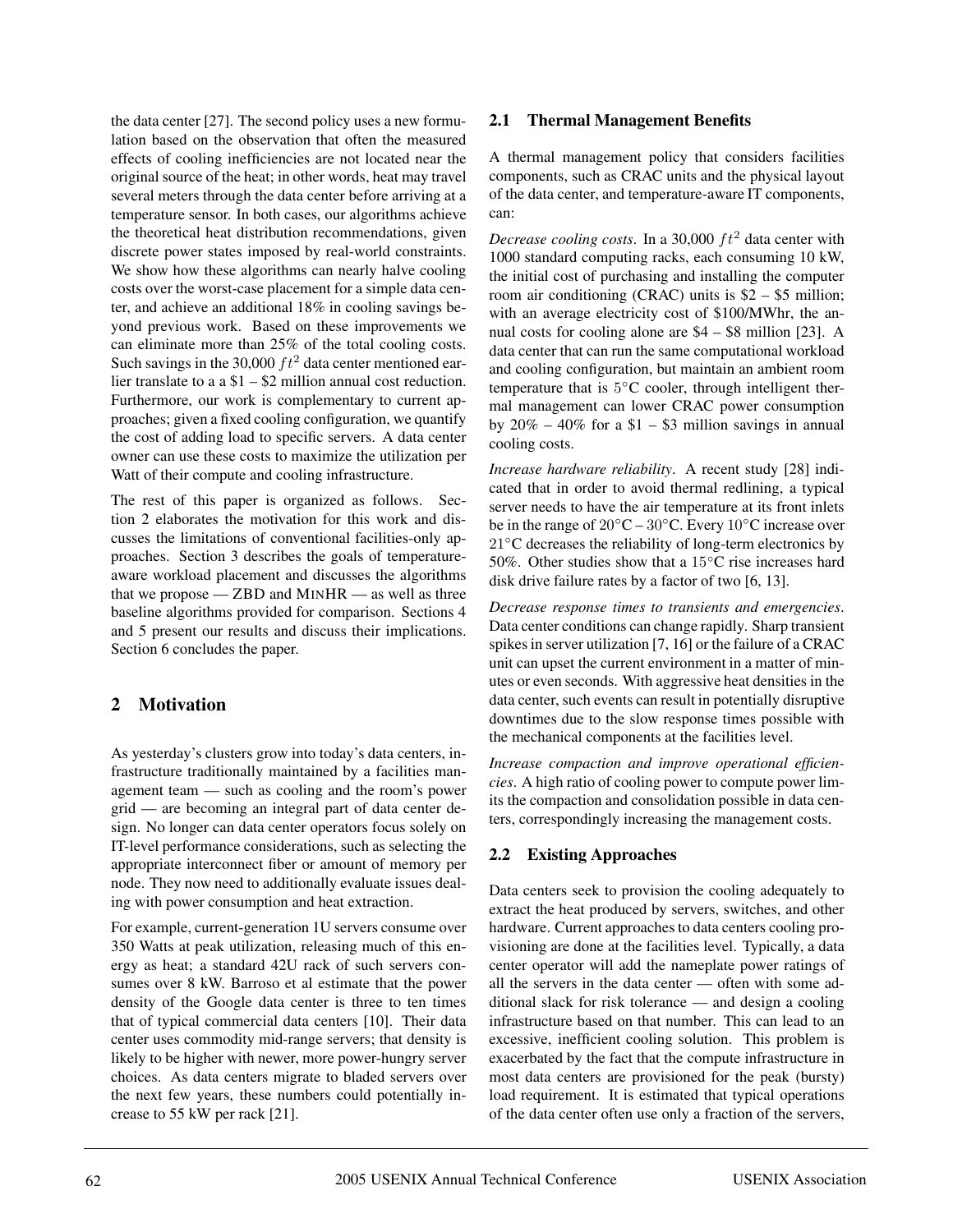leading to overall low server utilization [18]. The compounded overprovisioning of compute and cooling infrastructure drives up initial and recurring costs. For every Watt of power consumed by the compute infrastructure, a modern data center expends another one-half to one Watt to power the cooling infrastructure [23, 28].

In addition, the granularity of control provided in current cooling solutions makes it difficult to identify and eliminate the specific sources of cooling inefficiencies. Air flow within a data center is complex, nonintuitive, and easy to disrupt [23]. Changes to the heating system servers and other hardware — or the CRAC units will take minutes to propagate through the room, complicating the process of characterizing air flow within the room.

Past work on data center thermal management falls into one of two categories. First, optimizing the flow of hot and cold air in the data center. Second, minimizing global power consumption and heat generation. The former approaches evaluate layout of the computing equipment in the data center to minimize air flow inefficiencies (e.g., hot aisles and cold aisles) [28] or design intelligent system controllers to improve cold air delivery [23]. The latter approaches focus on location-oblivious, global system power consumption (total heat load) through the use of global power management [12, 25], load balancing [11, 24], and power reduction features in individual servers [14].

### **2.3 Temperature-aware Workload Placement**

However, these approaches do not address the potential benefits from controlling the workload (and hence heat placement) from the point of view of minimizing the cooling costs. Addressing thermal and power issues at the IT level — by incorporating temperature-related metrics in provisioning and assignment decisions — is complementary to existing solutions. The last few years have seen a push to treat energy as a first-class resource in hardware and operating system design, from low-power processors to OS schedulers [29, 31]. A facilities-aware IT component operates at a finer granularity than CRAC units. It can not only react to the heat servers generate, but control when and where the heat arrives. During normal operations, a temperature-aware IT component can maintain an efficient thermal profile within the data center, resulting in reduced annual cooling costs. In the event of a thermal emergency, IT-level actions include scaling back on server CPU utilization, scaling CPU voltages [14], migrating or shifting workload [22, 11], and performing a clean shutdown of selected servers.

Figure 1 presents an informal sketch to illustrate the potential of this approach. The cooling costs of a data center are plotted as a function of the data center utilization increased utilization produces larger heat loads, resulting



Percent Data Center Utilization

Figure 1: Approximate trends in cooling costs as a data center's utilization increases. Workload placement algorithms affect cooling costs by the assignment choices they make. At the extreme ends — all servers idle and all servers used — there are no choices. However, at all other times there exists a best and a worst workload placement strategy.

in higher cooling costs. At any given data center utilization, there is a best and worst workload placement strategy. The difference between the two lines indicate the potential benefits from our approach.

As Figure 1 indicates, the benefits of our approach are limited at the two end points — a data center at " $0\%$ " utilization or at "100%" utilization does not offer much scope for workload placement to reduce cooling costs. In the former, all servers are idle; in the latter, all servers are in use. In neither case do we have any choice in how to deploy workload. The benefits from temperature-aware workload placement exist at intermediate utilization levels when we can choose how we place our workload. Typical data centers do not maintain 100% utilization for extended periods of time, instead operating at mid-level utilizations where we can leverage temperature-aware workload placement algorithms [18].

The slope and "knee" of each curve is different for each data center, and reflects the quality of the physical layout of the data center. For example, a "best placement" curve with a knee at high utilization indicates a well laid-out data center with good air flow. However, given the inefficiencies resulting from the coarse granularity of control in pure facilities-based approach, we expect most data centers to exhibit a significant difference between the worstcase and best-case curves.

# **3 Workload Placement Policies**

At a high level, the goals of any temperature-aware workload placement policy are to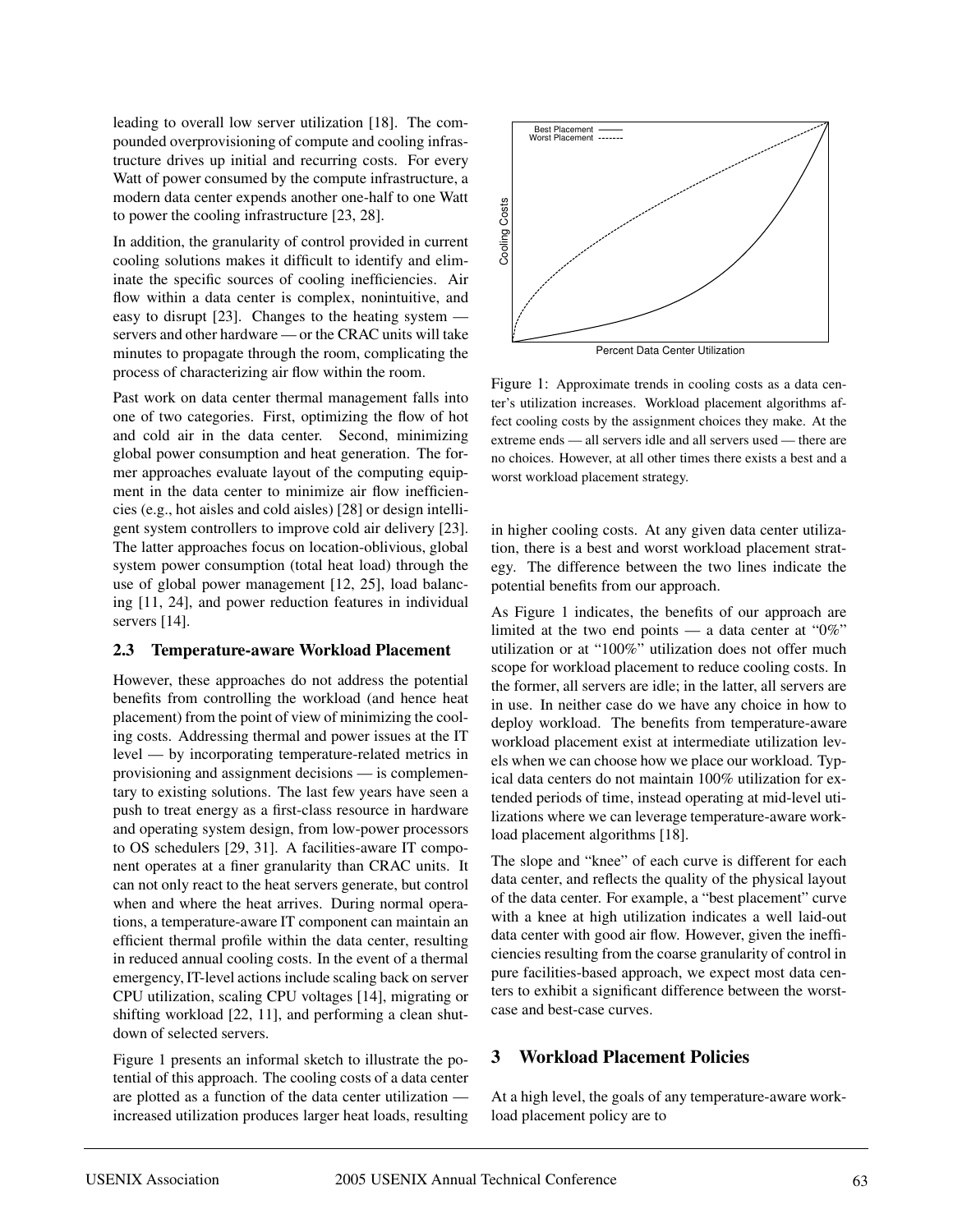- Prevent server inlet temperatures from crossing a pre-defined "safe" threshold.
- Maximize the temperature of the air the CRAC units pump into the data center, increasing their operating efficiency.

This section provides a brief overview of the thermodynamics of cooling, how intelligent workload placement reduces CRAC unit power consumption, and describes our placement policies.

# **3.1 Thermodynamics**

The cooling cycle of a typical data center operates in the following way. CRAC units operate by extracting heat from the data center and pumping cold air into the room, usually through a pressurized floor plenum. The pressure forces the cold air upward through vented tiles, entering the room in front of the hardware. Fans draw the cold air inward and through the server; hot air exits through the rear of the server. The hot air rises — sometimes with the aid of fans and a ceiling plenum — and is sucked back to the CRAC units. The CRAC units force the hot air past pipes containing cold air or water. The heat from the returning air transfers through the pipes to the cold substance. The now-heated substance leaves the room and goes to a chiller, and CRAC fans force the now-cold air back into the floor plenum.

The efficiency of this cycle depends on several factors, including the conductive substance and the air flow velocity, but is quantified by a *Coefficient of Performance* (COP). The COP is the ratio of heat removed  $(Q)$  to the amount of work necessary  $(W)$  to remove that heat:

$$
COP = \frac{Q}{W}
$$

$$
W = \frac{Q}{COP}
$$

Therefore, the work necessary to remove heat is inversely proportional to the COP. A higher COP indicates a more efficient process, requiring less work to remove a constant amount of heat. For example, a cooling cycle with a COP of two will consume 50 kW to remove 100 kW of heat, whereas a cycle with a COP of five will consume 20 kW to remove 100 kW.

However, the COP for a cooling cycle is not constant, increasing with the temperature of the air the CRAC unit pushes into the plenum. We achieve cost savings by raising the plenum supply temperature, moving the CRAC units into a more efficient operating range. Figure 2 shows how the COP increases with higher supply temperatures for a typical water-chilled CRAC unit; this curve is from a water-chilled CRAC unit in the HP Utility Data Center. For example, if air returns to the CRAC unit at 20◦C and



Figure 2: The Coefficient of Performance (COP) curve for the chilled-water CRAC units at the HP Labs Utility Data Center. As the target temperature of the air the CRAC pumps into the floor plenum increases, the COP increases, and the CRAC expends less energy to remove the same amount of heat.

we remove 10 kW of heat, cooling that air to  $15\degree C$ , we expend 5.26 kW. However, if we raise the plenum supply temperature to 20◦C, everything in the data center warms by 5◦C. Cooling the same volume of air, now returning at 25◦C, to 20◦C removes the same 10 kW of heat, but only expends 3.23 kW. This is a power savings of almost 40%.

Consequently, our scheduling policies attempt to maximize cooling efficiency by raising the maximum temperature of the air coming from the CRAC units and flowing into the plenum. Obviously, this has to be done in a manner that maintains prevents the server inlet temperatures from crossing their redlining thermal threshold.

# **3.2 Terminology**

At a fundamental level, we categorize power allocation algorithms as either *analog* or *digital*. "Analog" algorithms specify per-server power budgets from the continuous range of real numbers  $[P_{off}, P_{max}]$ . While analog algorithms provide a detailed per-server budget, they are hard to implement in practice. It may be possible to meet these goals — a data center operator may deploy finegrained load balancing in a web farm [8], utilize CPU voltage scaling [14], or leverage virtual machines [1, 9] for batch workloads — but in practice it is difficult to meet and maintain precise targets for power consumption.

"Digital" algorithms assign one of several pre-determined discrete power states to each server. They select which machines should be off, idle, or in use, particularly for workloads that fully utilize the processors. They could also leverage the detailed relationship between server utilization and power consumption to allow few discrete utilization states. Additionally, a *well-ordered* digital al-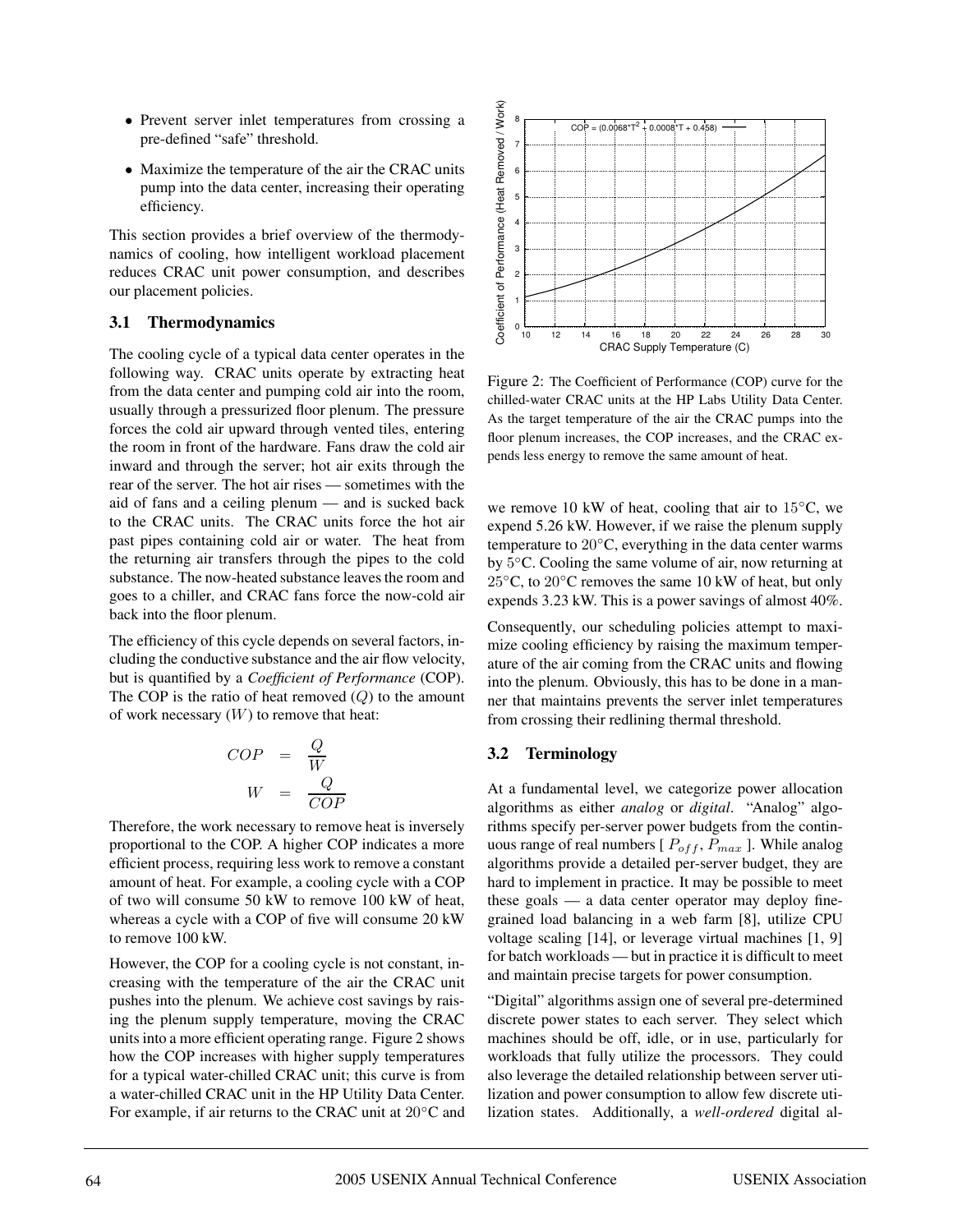gorithm will create a list of servers sorted by their "desirability"; the list ordering is fixed for a given cooling configuration, but does not change for different data center utilization levels. Therefore, if data center utilization jumps from 50% to 60%, the servers selected for use at 50% are a proper subset of those selected at 60% utilization. Well-ordered algorithms simplify the process of integrating cooling-aware features with existing components such as SGE [4] or LSF [3], allowing us to use common mechanisms such as scheduling priorities. For example, SGE allows the administrator to define arbitrary "consumable" resources and simple formulas to force the scheduler to consider these resources when performing workload placement; modifying these resource settings is only necessary after a calibration run.

In this paper, we focus on algorithms that address the problem of discrete power states. We specifically focus on compute-intensive batch jobs such as multimedia rendering workloads, simulations, or distributed computation run for several hours [5]. These jobs tend to use all available CPU on a server, transforming the per-server power budgets available to a data center scheduler from a continuous range of  $[P_{off}, P_{max}]$  to a discrete set of power states: { $P_{off}, P_{idle}, P_1, \ldots, P_N$  }, where  $P_j$  is the power consumed by a server fully utilizing  $j$  CPUs. Additionally, they also provide sufficient time for the thermal conditions in the room to reach steady-state. If additional power states are considered, Section 5 discusses how our algorithms scale in a straightforward manner.

#### **3.3 Baseline Algorithms**

We use three reference algorithms as a basis for comparison.

#### **UniformWorkload and CoolestInlets**

The first algorithm is UNIFORMWORKLOAD, an "intuitive" analog algorithm that calculates the total power consumed by the data center and distributes it evenly to each of the servers. We chose this algorithm because, over time, an algorithm that places workload randomly will approach the behavior of UNIFORMWORKLOAD. Each server in our data center consumes 150 Watts when idle and 285 Watts when at peak utilization. Thus, a 40% UNI-FORMWORKLOAD will place  $((285-150)\cdot 0.40) + 150 =$ 204 Watts on each server.

The second baseline algorithm is COOLESTINLETS, a digital algorithm that sorts the list of unused servers by their inlet temperatures. This intuitive policy simply places workload on servers in the coldest part of the data center. Such an algorithm is trivial to deploy, given an instrumentation infrastructure that reports current server temperatures.

#### **OnePassAnalog**



Figure 3: CDF of server exhaust temperatures for the three reference workload placement algorithms at 60% utilization. Both COOLESTINLETS and ONEPASSANALOG base workload placement decisions on data center conditions. However, ONEPAS-SANALOG has the least variance in server exhaust temperatures  $(4°C)$  leading to fewer heat buildups in the data center. Less variance allows us to raise CRAC supply temperatures further, increasing the COP, without causing thermal redlining.

The last policy is ONEPASSANALOG, an analog reprovisioning algorithm based on the theoretical thermodynamic formulation by Sharma et al [27], modified with the help of the original authors to allocate power on a perserver basis. The algorithm works by assigning power budgets in a way that attempts to create a uniform exhaust profile, avoiding the formation of any heat imbalances or "hot spots". A data center administrator runs one calibration phase, in which they place a uniform workload on each server and observe each server's inlet temperature. The administrator selects a reference { power, outlet temperature } tuple, {  $P_{ref}$ ,  $T_{ref}^{out}$  }; this reference point can be one server, or the average server power consumption and outlet temperature within a row or throughout the data center. With this tuple, we calculate the power budget for each server:

$$
P_i = \frac{T_{ref}^{out}}{T_i^{out}} \cdot P_{ref}
$$

A server's power budget,  $P_i$ , is inversely proportional to its outlet temperature,  $T_i^{out}$ . Intuitively, we want to add heat to cool areas and remove it from warm areas.

It is important to note that ONEPASSANALOG responds to heat buildup by changing the power budget at the location of the observed increase. Intuitively, this is similar to other approaches — including the motherboard's thermal kill switch — in that it addresses the observed effect rather than the cause.

Figure 3 shows the CDF of server exhaust temperatures for the three reference workload placement algorithms in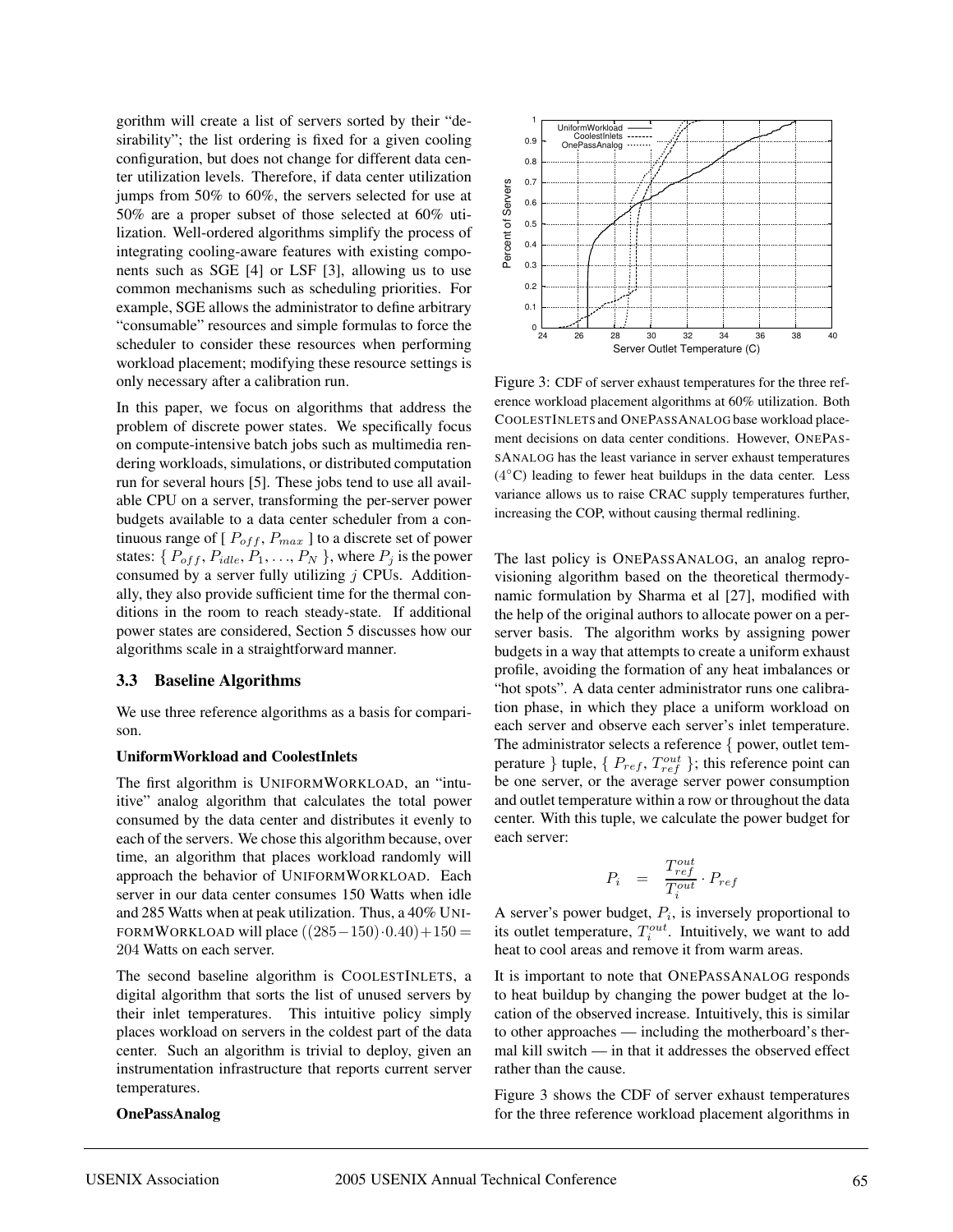ZONEBASEDDISCRETIZATION $(n, V, H, \alpha)$ **while** selected less than *n* servers  $\{$ Get  $S_i$ , idle server with max power budget  $P_{need} = P_{run} - P_{S_i}$  $Weight_{Neighbors} = \alpha \cdot size(V) + size(H)$  $P_{share} = P_{need}/Weight_{Neighbors}$  $(\alpha \cdot P_{share})$  from each of the V vertical neighbors } }

Figure 4: The core of the ZBD algorithm.  $n$  is the number of servers we want,  $V$  is the set of neighbors along the vertical axis, H is the set of neighbors along the horizontal axis, and  $\alpha$ is the ratio of power borrowed per-vertical to power borrowed per-horizontal.  $P_{run}$  is the amount of power necessary to run one server at 100% utilization;  $P_{S_i}$  is the amount of power the ONEPASSANALOG algorithm allocates to server  $i$ . In general,  $P_{run} \geq P_{S_i}$ .

a data center at 60% utilization. A data center that employs ONEPASSANALOG scheduling has less variance in its server's exhaust temperatures; UNIFORMWORKLOAD and COOLESTINLETS have server exhaust temperatures that vary by as much as  $9\degree C - 12\degree C$ , whereas ONEPAS-SANALOG varies by less than  $4°C$ ; this indicates fewer localized "hot spots" and heat imbalances.

### **3.4 Zone-Based Discretization (ZBD)**

Our first approach is based on the theoretical formulation behind ONEPASSANALOG [27]. This formulation assigns heat inversely proportional to the server's inlet temperature. However, it suffers from the drawback that it is analog; it does not factor in the specific discrete power states of current servers:  $\{P_{idle}, \ldots, P_N\}$ . Therefore, the challenge is to discretize the recommended analog distribution to the available discrete power states. Our research showed that conventional discretization approaches ones that are agnostic to the notion of heat distribution and transfer — that simply minimize the absolute error, can result in worse cooling costs.

The key contribution of ZBD is that, in addition to minimizing the discretization error over the entire data center, it minimizes the differences between its power distribution and ONEPASSANALOG at coarse granularities, or geographic *zones*.

ZBD chooses servers by using the notions of proximitybased heat distributions and *poaching*. When selecting a server on which to place workload, the chosen server borrows, or "poaches" power from its zone of immediate neighbors whose power budget is not already committed.

Poach  $P_{share}$  from each of the H horizontal neighbors, approach that does not take this goal into account loses Within these two-dimensional zones, the heat produced by ZBD is similar to that produced by ONEPASSANA-LOG. Therefore, ZBD is an effective discretization of ONEPASSANALOG by explicitly capturing the underlying goal of ONEPASSANALOG: creating a uniform exhaust profile that reduces localized hot spots. A discretization the benefits of ONEPASSANALOG.

> Figure 4 describes the core of the ZBD discretization algorithm. ZBD allows us to define a variable-sized set of neighbors along the horizontal and vertical axes  $-H$ and  $V$  — and  $\alpha$ , the ratio of power taken from the vertical to horizontal directions. These parameters enable us to mimic the physics of heat flow, as heat is more likely to rise than move horizontally. Consequently, "realistic" poaching runs set  $\alpha$  larger than zero, borrowing more heavily vertically from servers in their rack.

> Table 1 shows the operation of ZBD at a micro level, borrowing power from four vertical and two horizontal neighbors, giving the center server enough of a power budget to operate. The total amount of power and heat within the fifteen-server group remains the same, only shifted around slightly.

# **3.5 Minimizing Heat Recirculation (MinHR)**

Our second approach is a new power provisioning policy that minimizes the amount of heat that recirculates within a data center: MINHR. Heat recirculation occurs for several reasons. For example, if there is not enough cold air coming up from the floor, a server fan can suck in air from other sources, usually hot air from over the top or around the side of racks. Similarly, if the air conditioning units do not pull the hot air back to the return vents or if there are obstructions to the air flow, hot air will mix with the incoming cold air supply. In all these cases, heat recirculation leads to increases in cooling energy.

Interestingly, some of these recirculation effects can lead to situations where the observed consequence of the inefficiency is spatially uncorrelated with its cause; in other words, the heat vented by one machine may travel several meters before arriving at the inlet of another server. We assert that an algorithm that minimizes hot air recirculation at the data center level will lead to lower cooling costs. Unlike ZBD, which reacts to inefficiencies by lowering the power budget at the site where heat recirculation is observed, MINHR focuses on the *cause* of inefficiencies. That is, it may not know how to lower the inlet temperature on a given server, but it will lower the total amount of heat that recirculates within the data center.

Therefore, unlike ZBD, we make no effort to create a uniform exhaust profile. The goals are to

• minimize the total amount heat that recirculates be-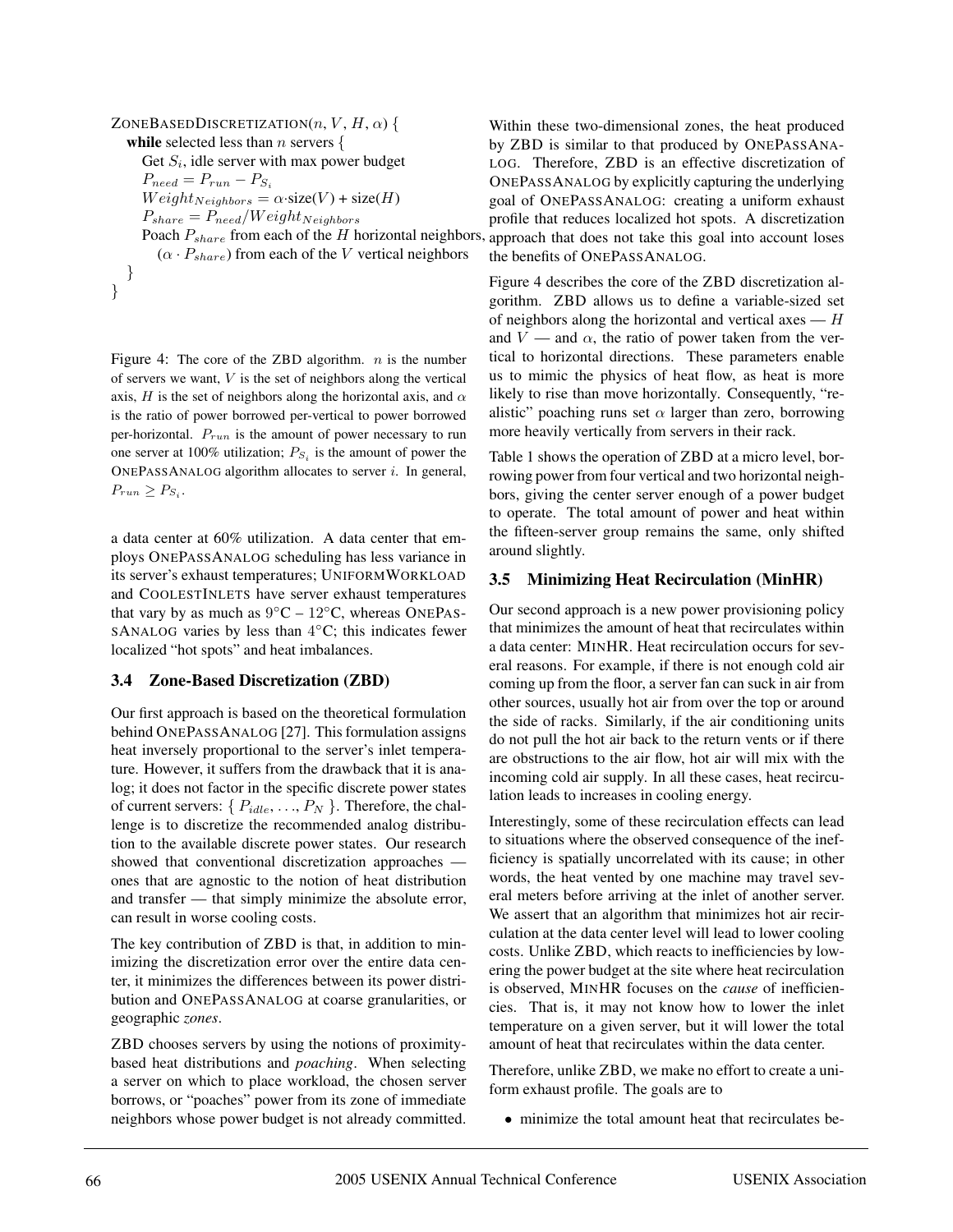| 184.61 | 216.77 | 207.15 |
|--------|--------|--------|
| 184.44 | 216.80 | 207.41 |
| 186.24 | 216.88 | 207.66 |
| 189.25 | 216.86 | 207.82 |
| 193.41 | 216.82 | 207.89 |

(a) ONEPASSANALOG budgets.

| 184.61 | 216.77 | 207.15 |
|--------|--------|--------|
| 184.44 | 216.80 | 207.41 |
| 186.24 | 216.88 | 207.66 |
| 189.25 | 216.86 | 207.82 |
| 193.41 | 216.82 | 207.89 |

(b) Select S<sup>i</sup> and its *neighbors*.  $P_{need} = 68.12$  Watts.

| 184.61 | 203.67 | 207.15 |
|--------|--------|--------|
| 184.44 | 203.70 | 207.41 |
| 178.38 | 285.00 | 199.80 |
| 189.25 | 203.76 | 207.82 |
| 193.41 | 203.72 | 207.89 |

(c) Poach.  $P_{share} = 7.86$  Watts,  $(\alpha \cdot P_{share}) = 13.10$  Watts.

Table 1: The first iteration of ZBD with  $n = 6$ , size(H) = 2, size(V) = 4, and  $\alpha = \frac{5}{3}$ . The server with the highest power budget "poaches" power from its immediate neighbors. The total power allotted to these fifteen servers remains constant, but we now have a server with enough power to run at 100% utilization. At the end of this iteration, one server has enough power to run a full workload; after another  $n - 1$  iterations, we will have selected our  $n$  servers.

fore returning to the CRAC units.

• maximize the power budget — and therefore the potential utilization — of each server.

First, we need a way to quantify the amount of hot air coming from a server or a group of servers that recirculates within the data center. We define  $\delta Q$  as

$$
\delta Q = \sum_{i=1}^{n} C_p \cdot m_i \cdot (T_i^{in} - T_{sup})
$$

Here, *n* is the number of servers in the data center,  $C_p$  is the specific heat of air (a thermodynamic constant measured with units of  $\frac{W\cdot sec}{kg\cdot K}$ ,  $m_i$  is the mass flow of air through server i in  $\frac{kg}{sec}$ ,  $T_i^{in}$  is the inlet temperature for

| Pod | $\Delta \delta Q_{\,i}$ | $IRF_{\it i}$ |       | $Power_j$ | $\sigma Q_1$ |
|-----|-------------------------|---------------|-------|-----------|--------------|
|     | 1000                    |               | 0.050 | 250       |              |
|     | 400                     |               | 0.125 | 625       |              |
| 2   | 250                     |               | 0.200 | 1000      |              |
|     | R۵                      | 25            | 0.625 | 3125      |              |

Table 2: Hypothetical MINHR calibration results and workload distribution for a 40U rack of servers divided into four pods of 10 servers each.  $\Delta Q_{ref}$  during calibration is 2 kW; the final workload is 5 kW.

server i, and  $T_{sup}$  is the temperature of the cold air supplied by the CRAC units. In a data center with no heat recirculation —  $\delta Q = 0$  — each  $T_i^{in}$  will equal  $T_{sup}$ .

Our workload placement algorithm will distribute power relative to the ratio of heat produced to heat recirculated:

$$
P_i \quad \propto \quad \frac{Q_i}{\delta Q_i}
$$

We run a two-phase experiment to obtain the heat recirculation data. This experiment requires an idle data center, but it is necessary to perform this calibration experiment once and only when there are significant changes to the hardware within the data center; for example, after the data center owner adds a new CRAC unit or adds new racks of servers. The first phase has the data center run a reference workload that generates a given amount of heat,  $Q_{ref}$ ; we also measure  $\delta Q_{ref}$ , the amount of heat recirculating in the data center. For the sake of simplicity, our reference state has each server idle.

The second phase is a set of sequential experiments that measure the heat recirculation of groups of servers. We bin the servers into *pods*, where each pod contains s adjacent servers; pods do not overlap. We define pods instead of individual servers to minimize calibration time and to ensure that each calibration experiment generates enough heat to create a measurable effect on temperature sensors in the data center. In each experiment, we take the next pod,  $j$ , and maximize the CPU utilization of all its servers simultaneously, increasing the total data center power consumption and heat recirculation. After the new data center power load and resulting heat distribution stabilize, we measure the new amount of heat generated,  $Q_j$ , and heat recirculating,  $\delta Q_j$ . With these, we calculate the *Heat Recirculation Factor* (HRF) for that pod, where

$$
HRF_j = \frac{Q_j - Q_{ref}}{\delta Q_j - \delta Q_{ref}}
$$

$$
= \frac{\Delta Q_j}{\Delta \delta Q_j}
$$

Once we have the ratio for each pod, we use them to distribute power within the data center. We sum the HRF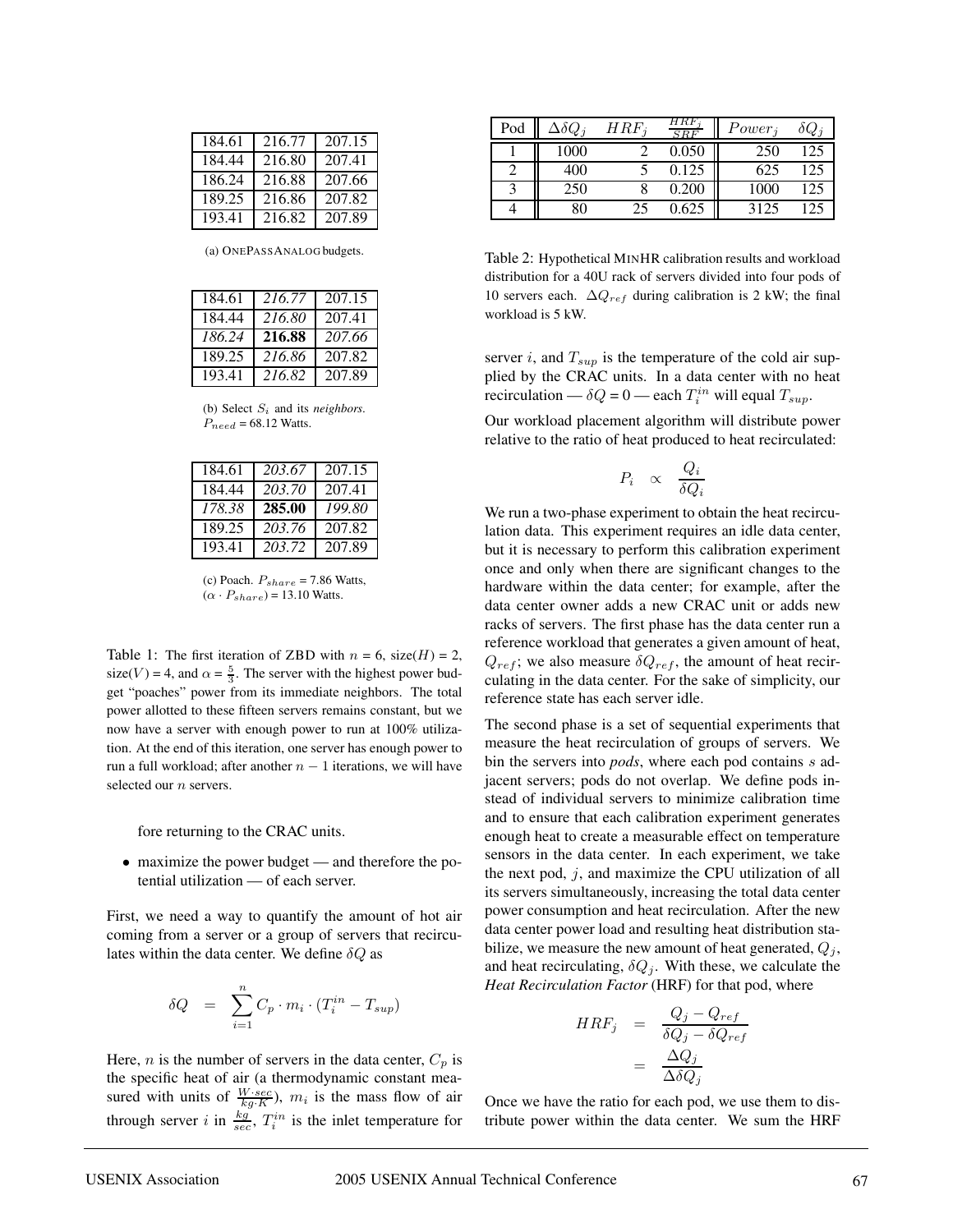

Figure 5: Layout of the data center. The data center contains 1120 servers in 28 racks, arranged in four rows of seven racks. The racks are arranged in a standard hot-aisle/cold-aisle configuration [28]. Four CRAC units push cold air into a floor plenum, which then enters the room through floor vents in aisles  $B$  and D. Servers eject hot air into aisles A, C, and E.

from each pod to get the *Summed Recirculation Factor* (SRF). To calculate the per-pod power distributions, we simply multiply the total power load by that pod's  $HRF$ , divided by the SRF. This power budget distribution satisfies both of our stated goals; we maximize the power budget of each pod — maximizing the number of pods with enough power to run a workload — while minimizing the total heat recirculation within the data center. With this power distribution, each pod will recirculate the same amount of heat.

As before, we need to discretize the analog recommendations based on the  $HRF$  values for the power states in the servers. The scheduler then allocates workloads based on the discretized distribution. Note that the computed  $HRF$ is a property of the data center and is independent of load.

Table 2 shows an example of MINHR for a 40U rack of 1U servers divided into four pods. The resulting power budgets leads to identical amounts of heat from each pod recirculating within the data center. Although we could budget more power for the bottom pod to further minimize heat recirculation, but that would reduce the power budgets for other pods and lessen the number of available servers. Additionally, it is likely that the bottom pod has enough power to run all 10 servers at 100% utilization; increasing its budget serves no purpose, and instead reduces the amount of power available to other servers.

### **4 Results**

This section presents the cooling costs associated with each workload placement algorithm.

# **4.1 Data Center Model**

Given the difficulties of running our experiments on a large, available data center, we used Flovent [2], a Computational Fluid Dynamics (CFD) simulator, to model workload placement algorithms and cooling costs of the medium-sized data center shown in Figure 5. This methodology has been validated in prior studies [27].

The data center contains four rows with seven 40U racks each, for a total of 28 racks containing 1120 servers. The data center has alternating "hot" and "cold" aisles. The cold aisles,  $B$  and  $D$ , have vented floor tiles that direct cold air upward towards the server inlets. The servers eject hot air into the remaining aisles:  $A, C$ , and  $E$ . The data center also contains four CRAC units, each having the COP curve depicted in Figure 2. Each CRAC pushes air chilled to 15◦C into the plenum at a rate of 10,000  $\frac{ft^3}{min}$ . The CRAC fans consume 10 kW each.

The servers are HP Proliant DL360 G3s; each 1U DL360 has a measured power consumption of 150W when idle and 285W with both CPUs at 100% utilization. The total power consumed and heat generated by the data center is 168 kW while idle and 319.2 kW at full utilization. Percent utilization is measured as the number of machines that are running a workload. For example, when 672 of the 1120 servers are using both their CPUs at 100% and the other 448 are idle, the data center is at 60% utilization. To save time configuring each simulation, we modeled each pair of DL360s as a 2U server that consumed 300W while idle and 570W while at 100% utilization.

#### **Calculating Cooling Costs**

At the conclusion of each simulation, Flovent provides the inlet and exhaust temperature for each object in the data center. We calculate the cooling costs for each run based on a maximum safe server inlet temperature,  $T_{safe}^{in}$ , of 25◦C, and the maximum observed server inlet temperature,  $T_{max}^{in}$ . We adjust the CRAC supply temperature,  $T_{sup}$ , by  $T_{adj}$ , where

$$
T_{adj} = T_{safe}^{in} - T_{max}^{in}
$$

If  $T_{adj}$  is negative, it indicates that a server inlet exceeds our maximum safe temperature. In response, we need to lower  $T_{sup}$  to bring the servers back below the system redline level.

Our cooling costs can be calculated as

$$
C = \frac{Q}{COP(T = T_{sup} + T_{adj})} + P_{fan}
$$

where  $Q$  is the amount of power the servers consume,  $COP(T = T_{sup} + T_{adj})$  is our COP at  $T_{sup} + T_{adj}$ ,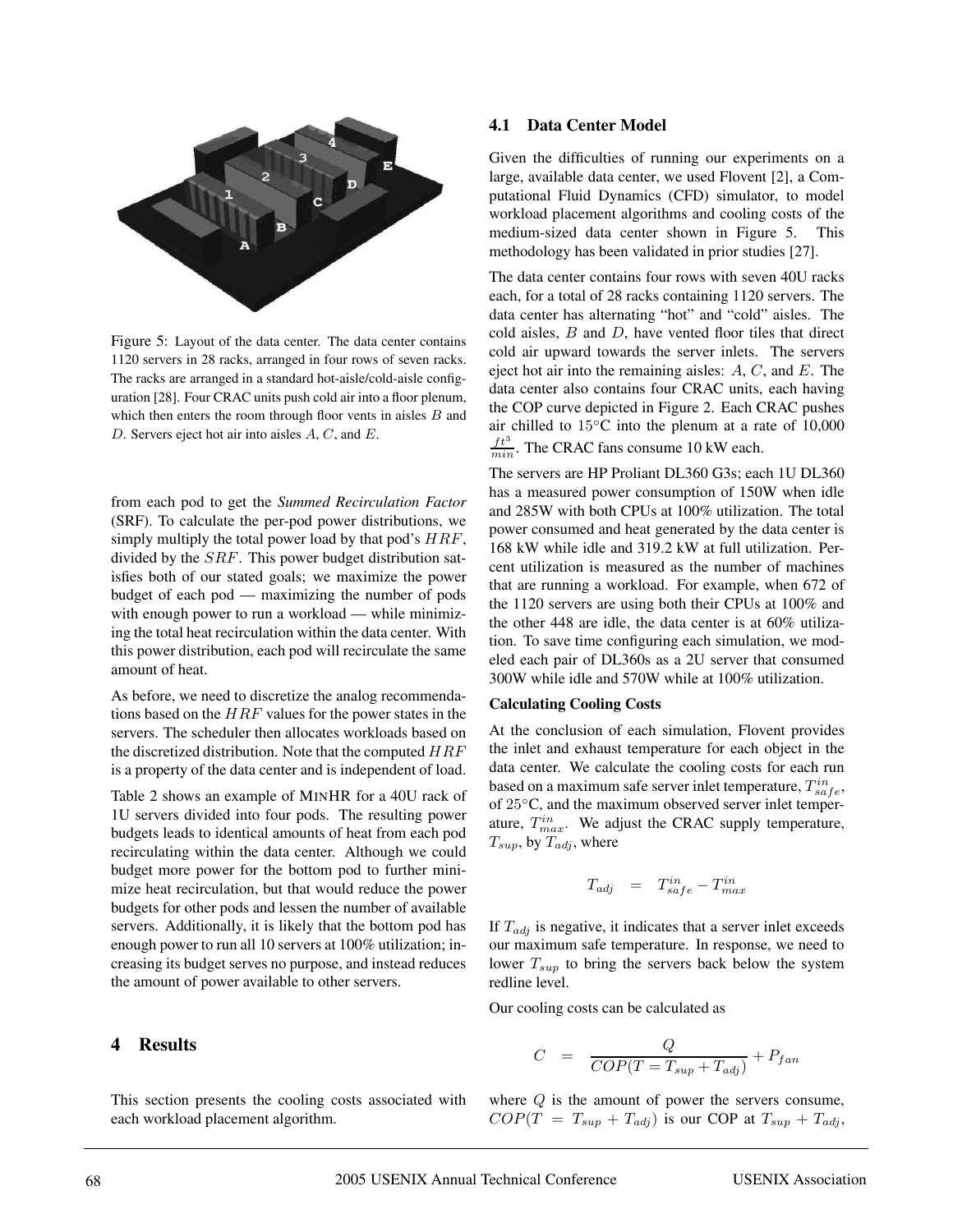

Figure 6: ONEPASSANALOG is consistently low, indicating a potential "best" cooling curve described in Figure 1. UNI-FORMWORKLOAD performs well at low utilizations, but lacks the ability to react to changing conditions at higher utilizations. COOLESTINLETS performs well at higher utilizations, but is more expensive at low-range and mid-range utilization.

calculated from the curve in Figure 2, and  $P_{fan}$  is the total power consumed by the CRAC fans. Currently we assume a uniform  $T_{sup}$  from each CRAC due to the complications introduced by non-uniform cold air supply; we discuss these complications, proposed solutions, and ongoing work in Section 5.

#### **4.2 Baseline Algorithms**

Figure 6 shows the cooling costs for our three baseline algorithms. UNIFORMWORKLOAD performs well at low utilization by not placing excessive workload on servers that it shouldn't. At high utilization, though, it places workload on all servers, regardless of the effect on cooling costs. In contrast, we see that ONEPASSANALOG performs well both at high and low data center utilization. It reacts well as utilization increases, scaling back the power budget on servers whose inlet temperatures increase. This avoids creating hot spots in difficult-to-cool portions of the room that would otherwise cause the CRAC units to operate less efficiently. COOLESTINLETS does well at high and mid-range utilization for this data center, but is about 10% more expensive than ONEPASSANALOG at low and moderate utilization.

#### **4.3 ZBD**

#### **Parameter Selection**

For ZBD to mimic the behavior of ONEPASSANALOG, we need to select parameters that reflect the underlying heat flow. Heat rises, so we set our  $\alpha$  to be greater than 1, and our vertical neighborhood to be larger than our horizontal neighborhood. Our simulated servers are 2U high;

| Zone Size | Avg Power | <b>UW CoV</b> | ZBD CoV |
|-----------|-----------|---------------|---------|
| 2U        | 462       | 0.009         | 0.008   |
| 4U        | 924       | 0.012         | 0.009   |
| 8U        | 1848      | 0.018         | 0.006   |
| 10H       | 2310      | 0.020         | 0.006   |

Table 3: Coefficient of variance (CoV) of differences in zonal power budgets between ONEPASSANALOG and the UNIFORM-WORKLOAD (UW) and the ZBD algorithms at 60% utilization. Small coefficients indicate a distribution that mimics ONEPAS-SANALOG closely, creating a similar exhaust profile.

therefore our servers are 8.89cm (3.5in) tall and 60.96cm (24in) wide. Since heat intensity is inversely proportional to the square of the distance from the source, it makes little sense to poach two servers or more (greater than one meter) in either horizontal direction. Noting that our rows are 20 servers high and 7 across, we maintain this ratio both in poaching distance and poaching ratio. We set our vertical neighborhood to be three servers in either direction, and our  $\alpha$  to  $\frac{20}{7}$ . These parameters are simple approximations; in section 5 we discuss methods of improving upon ZBD parameter selection.

### **Results**

The next question is whether we met our goals of matching the high-level power allocation behavior of ONEPAS-SANALOG. In order to quantify the similarity of any two algorithms' power distributions, we break each 40U rack into successively larger zones; zones are adjacent and do not overlap. We sum the servers' power allocations to get that zone's budget. Table 3 shows the per-pod variance between the ONEPASSANALOG zone budgets those of UNIFORMWORKLOAD and ZBD power distributions are to the ONEPASSANALOG power budgets at different granularities. Unsurprisingly, UNIFORMWORKLOAD has the largest variance at any zone size; it continues to allocate power to each server, regardless of room conditions. However, ZBD closely mirrors the power distribution budgeted by ONEPASSANALOG.

Figure 7 shows the relative costs of ZBD against our three baseline algorithms as we ramp up data center utilization. Like ONEPASSANALOG, ZBD performs well both at low and high utilizations. Most importantly, we see that ZBD mimics the behavior and resulting cooling costs of ONEPASSANALOG within two percent. Even with intuitive parameter selection and the challenge of discretizing the analog distribution, we met or exceeded the savings available using the theoretical best workload assignment algorithm from previously published work.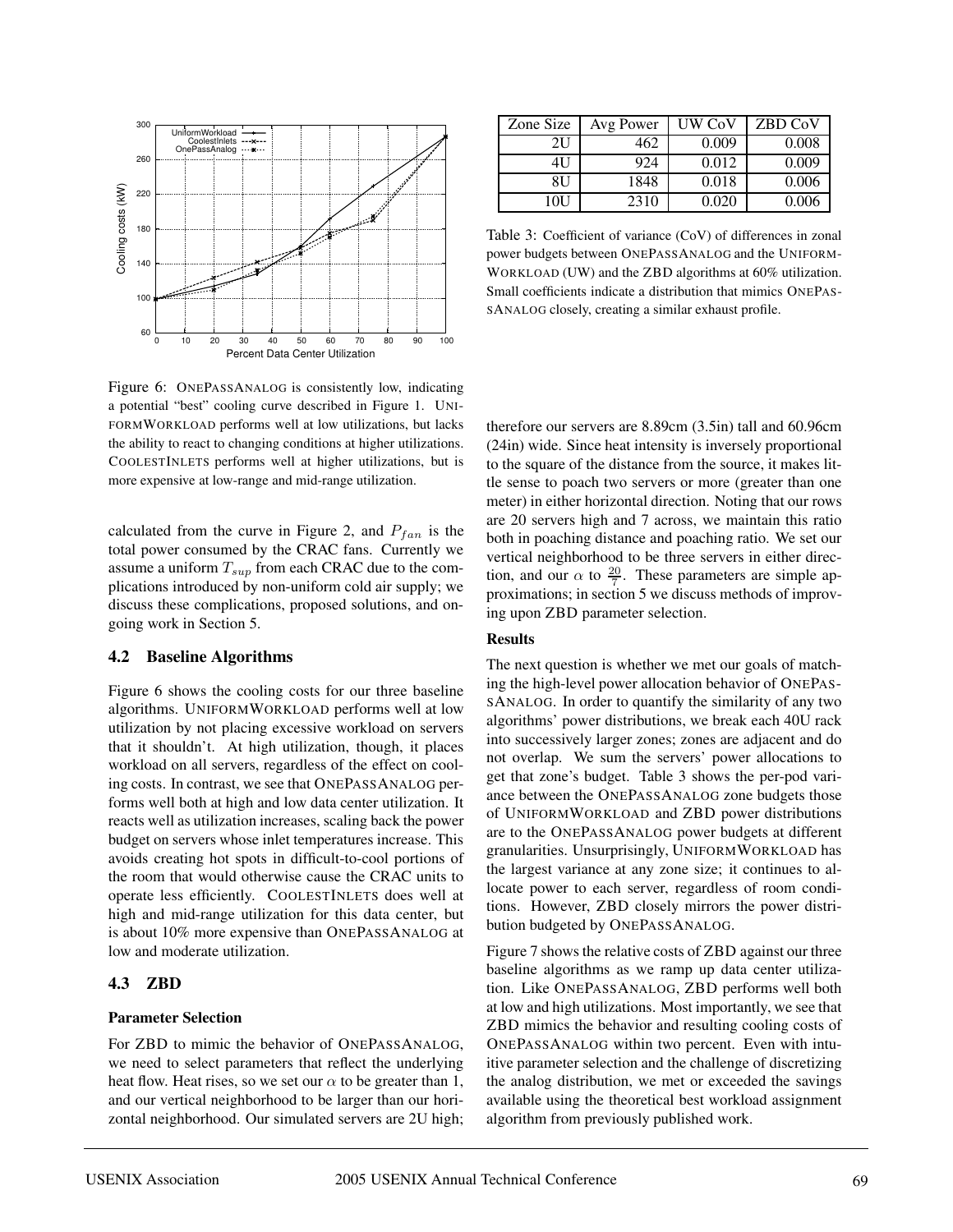

Figure 7: ZBD compared to our baseline algorithms. ZBD also works well at high and low utilizations, staying within  $\frac{+}{-}$  3% of ONEPASSANALOG.

### **4.4 MinHR**

#### **Calibration**

The performance of MINHR depends on the accuracy of our calibration experiments. Our goals in selecting calibration parameters for MINHR, such as pod sizes and our  $Q_{ref}$ , were to allow for a reasonable calibration time and a reasonable degree of accuracy. If pod sizes are too small, we may have too many pods and an unreasonably long real-world calibration time — approximately twenty minutes per pod — and the  $\Delta \delta Q_i$  may to too small to create any observable change. Since calibration times using Flovent are significantly longer than in real life — one to two hours per pod — we chose a pod size of 10U. This translates to a 1.35 kW  $\Delta Q_i$ , as we increase each server from 150W to 285W. While smaller pods may give us data at a finer granularity, the magnitude of  $\delta Q$  may be too small to give us an accurate picture of how that pod's heat affects the data center.

Figure 8 demonstrates the importance of locating the sources of heat recirculation. It shows the warmest 10% of server inlets for our calibration phase and for the recirculation workload at the top pod of a rack on the end of row 4. Even though we increase the total power consumption of the servers by only 0.80% (1.35 kW), the cooling costs increase by 7.56%. A large portion of the hot exhaust from these servers does not return to a CRAC unit, instead returning to the servers. Inlets at the top of row 4 increase by over 1◦C, and servers at the same end of row 3 see an increase in inlet temperature of over  $\frac{2}{3}$  $^{\circ}$ C.

With MINHR, unlike ONEPASSANALOG, it was not necessary to perform any form discretization on the analog power budgets from. Figure 9 shows the CDF of server power budgets while our data center is at 60% utilization. In ONEPASSANALOG, of the 1120 servers, only 84 fall



Figure 8: CDF of the warmest ten percent of server inlets for the MINHR phase-one calibration workload, and after adding a total of 1.35 kW to ten servers during a phase-two recirculation workload. A 1◦C increase in the maximum server inlet temperature results in 10% higher cooling costs. This phase-two workload was at the top corner of row 4.

outside the operating range of our DL360s, thus necessitating the use of ZBD.

However, MINHR assigns power budgets between 13 and 3876 Watts per 1U server, with only 160 falling within the operating range; we chose simply to sort the servers by their power budget and chose the  $X\%$  with the highest budgets, where  $X$  is our target utilization. We define ANALOGMINHR as the original, unrealistic power distribution, and the sort-and-choose as DIGITALMINHR. For the sake of clarity, we define DIGITALMAXHR as DIGITALMINHR in reverse; we start at the bottom of the list, using the worst candidates and moving up.

#### **Results**

Figure 10(a) compares our four previous algorithms against DIGITALMINHR and DIGITALMAXHR. At midrange utilization, DIGITALMINHR saves 20% over ONEPASSANALOG, 30% over UNIFORMWORKLOAD, and nearly 40% over DIGITALMAXHR. The costs of each algorithm are related to the heat recirculation behaviors they cause. At low utilization, DIGITALMAXHR quickly chooses servers whose exhaust recirculates extensively, whereas DIGITALMINHR does not save much over ONEPASSANALOG; this indicates that initially ONEPAS-SANALOG also minimizes heat recirculation. As utilization increases, however, all algorithms except DIGI-TALMINHR end up placing load on servers that recirculate large amounts of heat; DIGITALMINHR knows exactly which servers to avoid. At near-peak utilizations, however, DIGITALMINHR has run out of "good" servers to use, driving up cooling costs.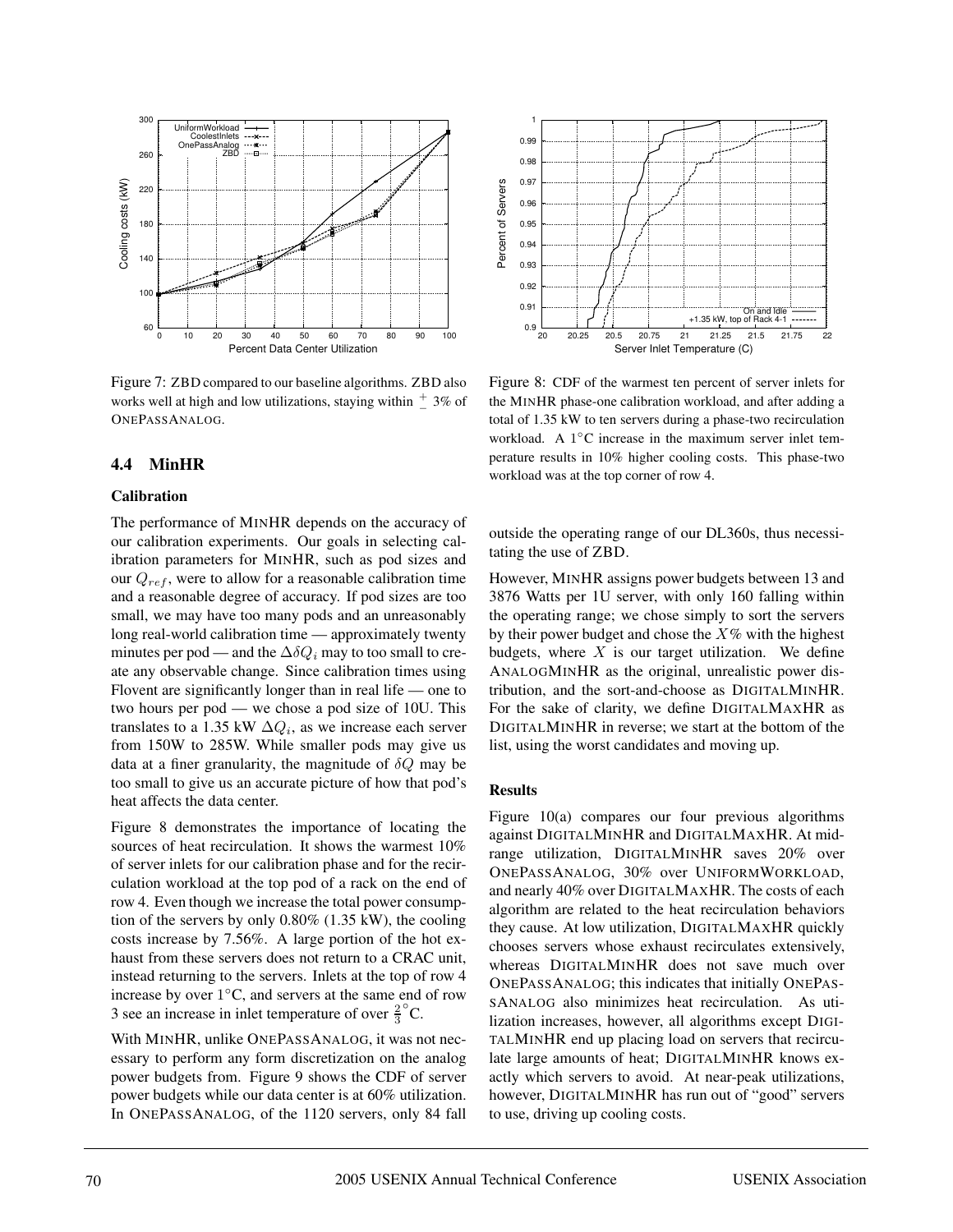

(a) Cooling costs for our baseline algorithms, ZBD, and best and worst heat-recirculation-based algorithms.



(b) The amount of heat recirculating. Note that the increase in heat recirculation closely mirrors the increase in cooling costs.

Figure 10: At mid-range utilizations, DIGITALMINHR costs 20% less than ONEPASSANALOG, 30% less than UNIFORMWORK-LOAD and almost 40% less than the worst possible workload distribution.



Figure 9: CDF of ONEPASSANALOG and ANALOGMINHR budgets at 60% utilization. ONEPASSANALOG budgets fall within the DL360's operating range; this facilitates ZBD's zonebased discretization. The minimum and maximum ANALOG-MINHR budgets are more than an order of magnitude outside this range, eliminating the need for or effectiveness of any discretization algorithm.

Figure 10(b) graphs  $\delta Q$  for each algorithm. DIGI-TALMINHR achieves its goal, minimizing recirculation and cooling costs until there are no "good" servers available. Conversely, DIGITALMAXHR immediately chooses "bad" servers, increasing power consumption by 30.2 kW and heat recirculation by 18.1 kW. Note that cooling costs are closely related to the amount of heat recirculating within the data center.

# **4.5 ZBD and MinHR Comparison**

At a glance, DIGITALMINHR provides significant savings over all other workload placement algorithms. It directly addresses the cause of data center cooling inefficiencies, and is constrained only by the physical air flow design of the data center. Unfortunately, the calibration phase is significantly longer than the one ZBD requires. A real-world calibration of our model data center would take 56 hours; this is not unreasonable, as the entire calibration run would complete between Friday evening and Monday morning. However, a calibration run is necessary whenever the physical layout of the room changes, or after a hardware or cooling upgrade. Conversely, ZBD is consistent and the best "reactive" digital algorithm. It only requires one calibration experiment; for our data center, this experiment would complete within a half-hour.

Ultimately, the data center owner must decide between long calibration times and savings in cooling costs. If the cooling configuration or physical layout of the data center will not change often, then a MINHR-based workload placement strategy yields significant savings.

# **5 Discussion**

#### **Additional Power States**

Our previous experiment assumes the computer infrastructure only had two power states: idle and used. However, many data center management infrastructure components — such as networked power switches, blade control planes, and Wake-On-LAN-enabled Ethernet cards — al-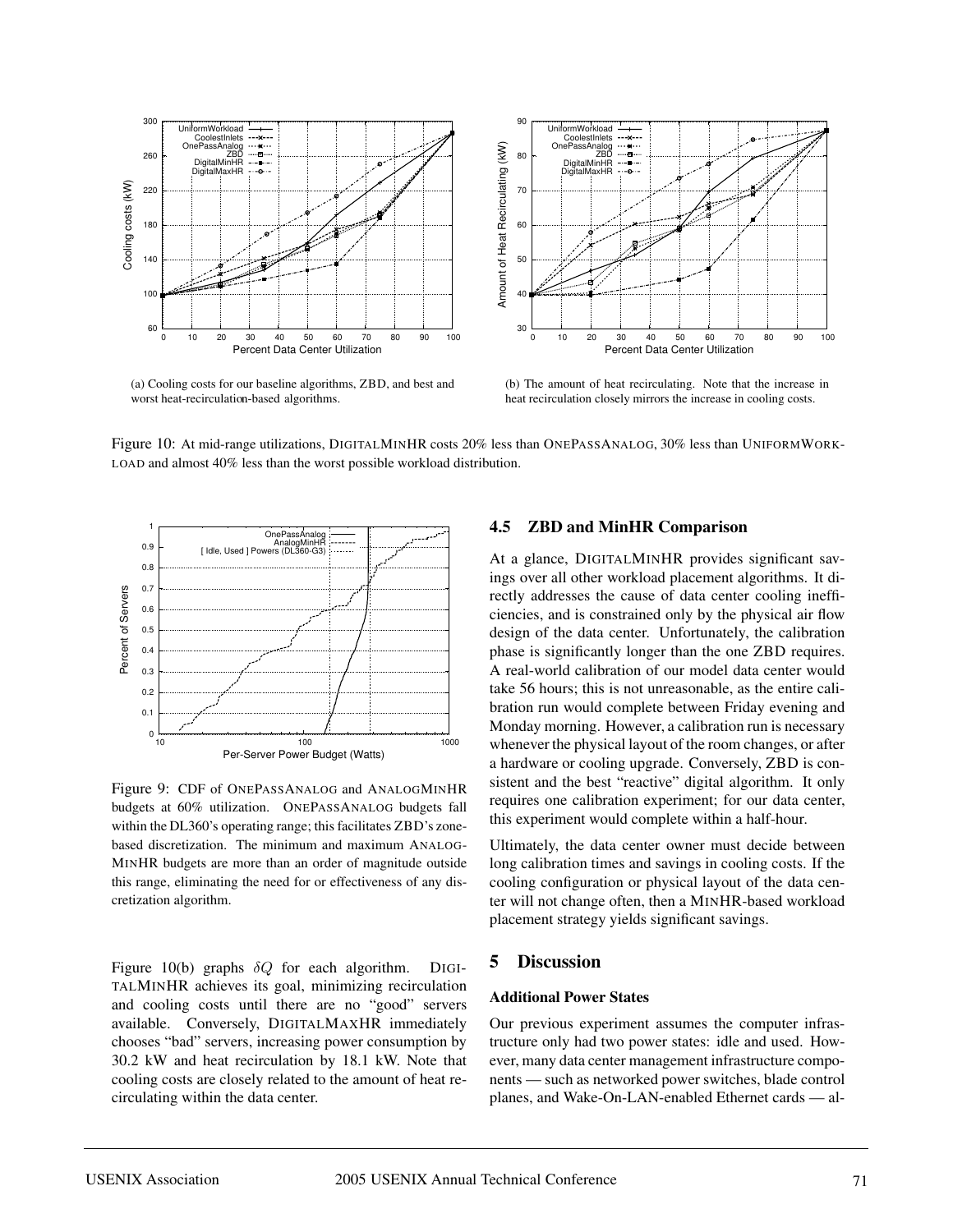| $#$ Off | Power (kW) | Cooling $(kW)$ | % Savings |
|---------|------------|----------------|-----------|
| 56      | 273.0      | 156.9          | 16.54     |
| 112     | 264.6      | 142.9          | 23.96     |
| 168     | 256.2      | 134.4          | 28.51     |
| 224     | 247.8      | 126.00         | 32.96     |

Table 4: We leverage MINHR's sorted list of server "desirability" to select servers to turn off during 75% utilization. We reduce the power consumed by the computer infrastructure by 12%, yet reduce cooling costs by nearly one-third.

low us to consider "off" as another power state. Both the algorithms can leverage additional power states to allow them to more closely match the analog power budgets.

To demonstrate the potential for increased improvements, we focus on some experiments using the best algorithm from the last section. DIGITALMINHR's per-pod  $HRF$ values allow us to sort servers by heat recirculation and power down or fully turn off the "worst" servers. Table 4 presents the results of turning 5, 10, and 15% of the "worst" servers off during 75% utilization while using the DIGITALMINHR placement algorithm. Initially the computer infrastructure was consuming 281.4 kW, and expending 187.9 kW to remove this heat. Turning off only 56 servers, 8.4 kW of compute power, reduces cooling costs by nearly one-sixth. MINHR with an "off' option reduces cooling costs by nearly another third by turning off 20% of the servers.

When compared to the savings achieved by ONEPAS-SANALOG over UNIFORMWORKLOAD, this approach represents a factor of three increase in those cooling savings, reducing UNIFORMWORKLOAD cooling costs by nearly 60%. These long-term savings may be reduced, however, by the decreased hardware reliability caused by power-cycling servers.

#### **How far to perfection?**

In this section, we compare our results to the absolute theoretical minimum cost of heat removal, as defined by physics. It is possible to calculate the absolute minimum cooling costs possible, given the COP curve of our CRAC units. Assume we formulate the perfect workload placement algorithm, one that eliminates hot air recirculation. In that case, we have the situation described in Section 3.5: CRAC supply temperatures equal the maximum safe server inlet temperatures. Plugging the data from the COP curve in figure 2, we obtain  $W_{optimal} = \frac{Q}{4.728}$ .

Figure 11 compares all our workload placement algorithms against the absolute minimum costs, as governed by the above equation. It should be noted that the absolute minimum represents a realistically unobtainable point as is evident from the benefits it can obtain even at the 100%



Figure 11: Cooling costs for all workload placement algorithms, ANALOGMINHR, and the absolute minimum costs for our data center.

data point where there is no slack in workload placement. However, in spite of this, for our simple data center at mid-range workloads, DIGITALMINHR achieves over half the possible savings as compared to UNIFORM-WORKLOAD. These savings are through changes a data center administrator can make entirely at the IT level in software, such as modifying a batch queue or other server assignment scheduler. Furthermore, as discussed earlier, these changes are complementary to other facilities approaches, including improved rack locations and cooling configurations.

#### **Instrumentation and Dynamic Control**

The work discussed in this paper assumes an instrumentation infrastructure in the data center such as Splice [19] that provides current temperature and power readings to our algorithms. Related work in the data instrumentation space includes PIER [15], Ganglia [26] and Astrolabe [30]. Additionally, algorithms such as ONEPAS-SANALOG, ZBD, and MINHR include calibration phases based on past history. These phases could potentially be sped by systematic thermal profile evaluations through a synthetic workload generation tool such as sstress [20]. A moderately-sized data center of 1000 nodes will take about two days to calibrate fully. At the end of the calibration phase, however, which we will have the power budgets for that data center. These budgets are constant unless the cooling or computational configuration changes, such as by adding or removing servers.

Further, the work discussed in this paper pertains to static workload assignment in a batch scheduler to reduce cooling costs from a heat distribution perspective. We assume that the cooling configuration is not being optimized concurrently; in other words, CRAC units may not vary their supply temperatures individually, or change their fan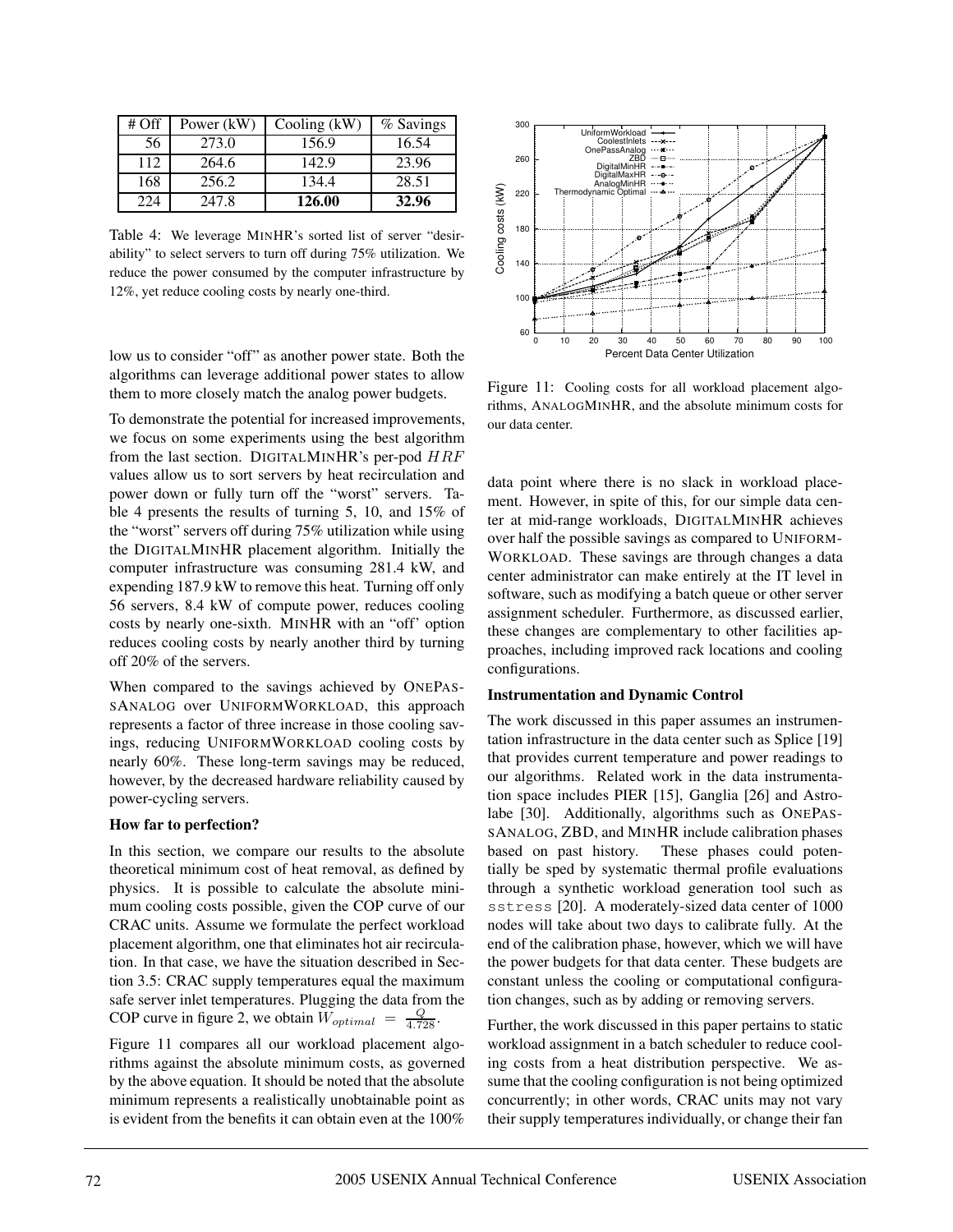speeds at all. However, some data centers exist where aggressive cooling optimizations could concurrently vary the cooling configurations.

For these scenarios, we are currently exploring the possibility of using system identification techniques from control theory [17] to "learn" how the thermal profile of the data center changes as cooling settings change. These identification tools will reveal the relationships between cooling parameters and heat recirculation observations, allowing us to expand the uses of temperatureaware workload placement to include such features as emergency actions in the event of CRAC unit failure. For the time being, however, a data center owner could perform one calibration phase with each CRAC unit off to simulate the failure of that unit and obtain the relative power budgets and server ordering.

# **6 Conclusion**

Cooling and heat management are fast becoming the key limiters for emerging data center environments. As data centers grow during the foreseeable future, we must expand our understanding of cooling technology and how to apply this knowledge to data center design from an IT perspective. In this paper, we explore temperature-aware resource provisioning to control heat placement from a systems perspective to reduce cooling costs.

We explore the physics of heat transfer, and present methods for integrating it into batch schedulers. To capture the complex thermodynamic behavior in the data center, we use simple heuristics that use information from steadystate temperature distribution and simple cause-effect experiments to calibrate sources of inefficiencies. To capture the constraints imposed by real-world discrete power states, we propose location-aware discretization heuristics that capture the notion of zonal heat distribution, as well as recirculation-based placement. Our results show that these algorithms can be very effective in reducing cooling costs. Our best algorithm nearly halves cooling costs when compared to the worst-case scenario, and represents a 165% increase in the savings available through previously published methods. All these savings are obtained purely in software without any additional capital costs. Furthermore, our results show that these improvements can be larger with more aggressive use of power states, as is likely in future systems.

Though we focus mainly on cooling costs in this paper, our algorithms can also be applied to other scenarios such as graceful degradation under thermal emergencies. In these cases, compared to longer timescales associated with the more mechanical-driven facilities control, temperature-aware workload placement can significantly improve the response to failures and emergencies. Similarly, the principles underlying our heuristics can be leveraged in the context of more complex dynamic control algorithms as well.

In summary, as future data centers evolve to include ever larger number of servers operating in increasingly denser configurations, it will become critical to have heat management solutions that go beyond conventional cooling optimizations at the facilities level. We believe that approaches like ours that straddle the facilities and systems management boundaries to holistically optimize for power, heat, and cooling, will be an integral part of future data center solutions to address these challenges.

# **A Acknowledgments**

We would like to thank Tzi-cker Chiueh, our shepherd, and the anonymous reviewers for their comments and suggestions. Janet Wiener provided invaluable aid in refining ZBD. Keith Farkas has contributed throughout the research and development process as we work to deploy our work in a live data center. We would also like to thank Chandrakant Patel, Cullen Bash, and Monem Beitelmal for their assistance with all things cooling.

Special thanks to Rocky Shih, our Flovent guru.

# **References**

- [1] VMware Virtual Computing Environments. http://www.vmware.com/.
- [2] Flovent version 2.1, Flometrics Ltd, 81 Bridge Road, Hampton Court, Surrey, KT8 9HH, England, 1999.
- [3] LSF Scheduler from Platform Computing, October 2004. http://www.platform.com/products/LSF/.
- [4] Sun Grid Engine, October 2004. http://wwws.sun.com/software/gridware/.
- [5] The Seti @ Home Project, October 2004. http://setiathome2.ssl.berkeley.edu/.
- [6] D. Anderson, J. Dykes, and E. Riedel. More Than an Interface—SCSI vs. ATA. In *Proceedings of the 2nd Usenix Conference on File and Storage Technologies (FAST)*, San Francisco, CA, March 2003.
- [7] M. Arlitt and T. Jin. Workload characterization of the 1998 world cup web site. Technical Report HPL-1999-35R1, HP Research Labs, September 1999.
- [8] M. Aron, D. Sanders, P. Druschel, and W. Zwaenepoel. Scalable Content-Aware Request Distribution in Cluster-Based Network Servers. In *In Proceedings of the USENIX 2000 Technical Conference*, 2000.
- [9] P. Barham, B. Dragovic, K. Faser, S. Hand, T. Harris, A. Ho, R. Neugebauer, I. Pratt, and A. Warfield. Xen and the Art of Virtualization. In *Proceedings of the 19th Symposium on Operating Systems Principles*, Bolton Landing, New York, October 2003.